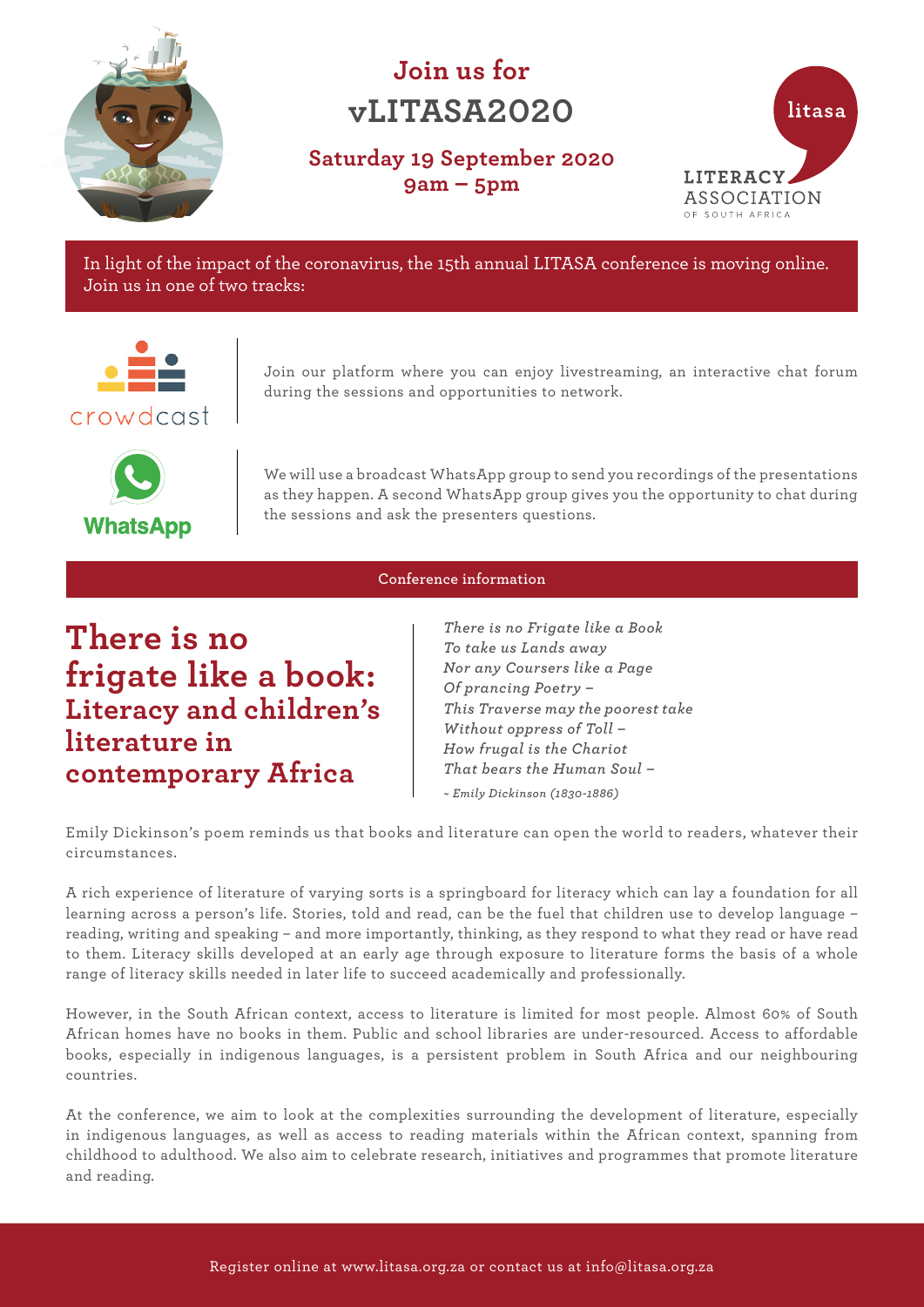#### **In this conference we call for contributions that, amongst other themes:**

- recognise the importance of literature in the holistic development of literacy
- acknowledge the importance of literature in the mother tongue
- promote the importance of storytelling and literature at all levels of education
- provide examples of practice which build on and are successfully working with learners'
- enjoyment of literature

# **Conference sub-themes**

While the focus of the conference is on literature and the important role it plays in literacy development, we welcome abstracts on a wide range of sub-themes, including:

- Literature and culture
- Literature in indigenous languages
- Literature and the development of cognitive/linguistic skills
- Literature, literacy and academic achievement
- Literature and emotional intelligence and creativity
- Critical thinking
- Literature and vocabulary development
- Oral literature and listening skills
- Translation of literary texts
- Using texts in a literacy intervention
- Literature in a multimedia world
- Young Adult literature
- Analysing literary texts
- Creative writing
- Materials development
- Working with parents and communities to build a culture of reading
- Libraries and accessibility

#### **Presentations**

In addition to the keynote presentations, there will be a limited number of breakaway sessions. These sessions will contain videos submitted by interested presenters, just as presentations would be given at the traditional face-to-face conference. The videos submitted for consideration are the same videos that will be used during the conference.

#### *Please note that a link to the finalised video must be uploaded to our website for consideration.*

If you wish to submit a presentation for consideration, please follow these guidelines:

- Presentations may not be longer than 10 minutes.
- All presentations must be prerecorded in video format.
- The video file format must be mp4. A resolution of 480p is required.
- Video size should not exceed 50MB.
- Audio and video quality will be assessed, as well as the content of the video.
- A link to the video needs to be uploaded via the form on the website. The link can be to a YouTube or Vimeo video, a cloud storage platform such as Google Drive, iCloud or OneDrive (make sure the file sharing settings allow us to access the video), Dropbox or a file transfer platform like WeTransfer.

### **We welcome multilingual presentations!**

We encourage submissions of presentations in languag[es other than English.](http://universaldesign.ie/Technology-ICT/Irish-National-IT-Accessibility-Guidelines/Digital-TV-equipment-and-services/guidelines-for-digital-tv-equipment-and-services/Language-translations/Ensure-that-subtitles-are-easy-to-read/) If you would like to submit a multilingual video, please add subtitles to your video. Here are guidelines on creating subtitles.